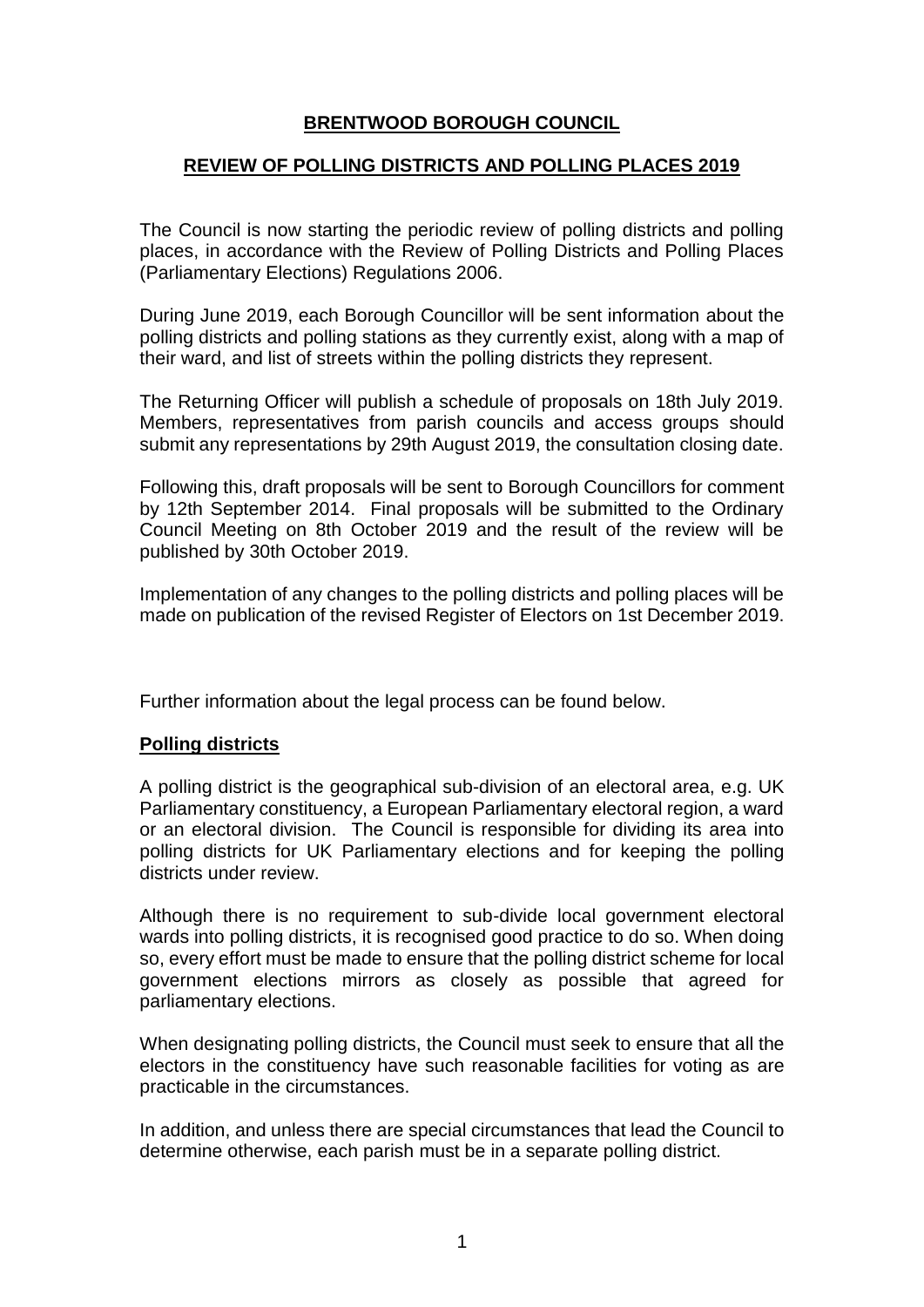# **Polling places**

A polling place is a geographical area in which a polling station is located. However, there is no legal definition of what a polling place is and the geographical area could be defined as tightly as a particular building or as widely as the entire polling district.

The Council must designate a polling place for every polling district in the Borough, unless the size or other circumstances of the polling district are such that the situation of the polling stations does not materially affect the convenience of the electorate. The Council is required to keep the polling places under review.

The Council must:

a) Seek to ensure that all the electors in the constituency have such reasonable facilities for voting as are practicable in the circumstances;

b) Seek to ensure that so far as is reasonable and practicable, the polling places they are responsible for are accessible to all electors, including those who are disabled, and when considering the designation of a polling place, must have regard to the accessibility needs of disabled persons.

In addition, the polling place for a polling district must be within the area of the polling district unless special circumstances make it desirable to designate an area either wholly or partly outside of the polling district (e.g. because there is no suitable building within the polling district). The polling place must also be small enough to indicate to electors in different parts of the polling district how they will be able to reach their designated polling station.

## **Polling stations**

A polling station is the actual area (building) where the process of voting takes place, and must be located within the polling place designated for the particular polling district. This function is the responsibility of the Returning Officer.

#### **The review process**

The Council is required to publish notice of the holding of a review. Whilst the law does not specify in what manner the Council is required to publish this notice, it is intended that this will be by way of a Notice posted at the Council Reception (currently 1-2 Seven Arches Road), on the Council's website, to parish clerks and the local libraries.

The focus of the review will be to ensure polling stations meet set criteria of:

- Location
- Facilities
- Health & Safety
- Capacity and available space
- Impact of use
- Value for money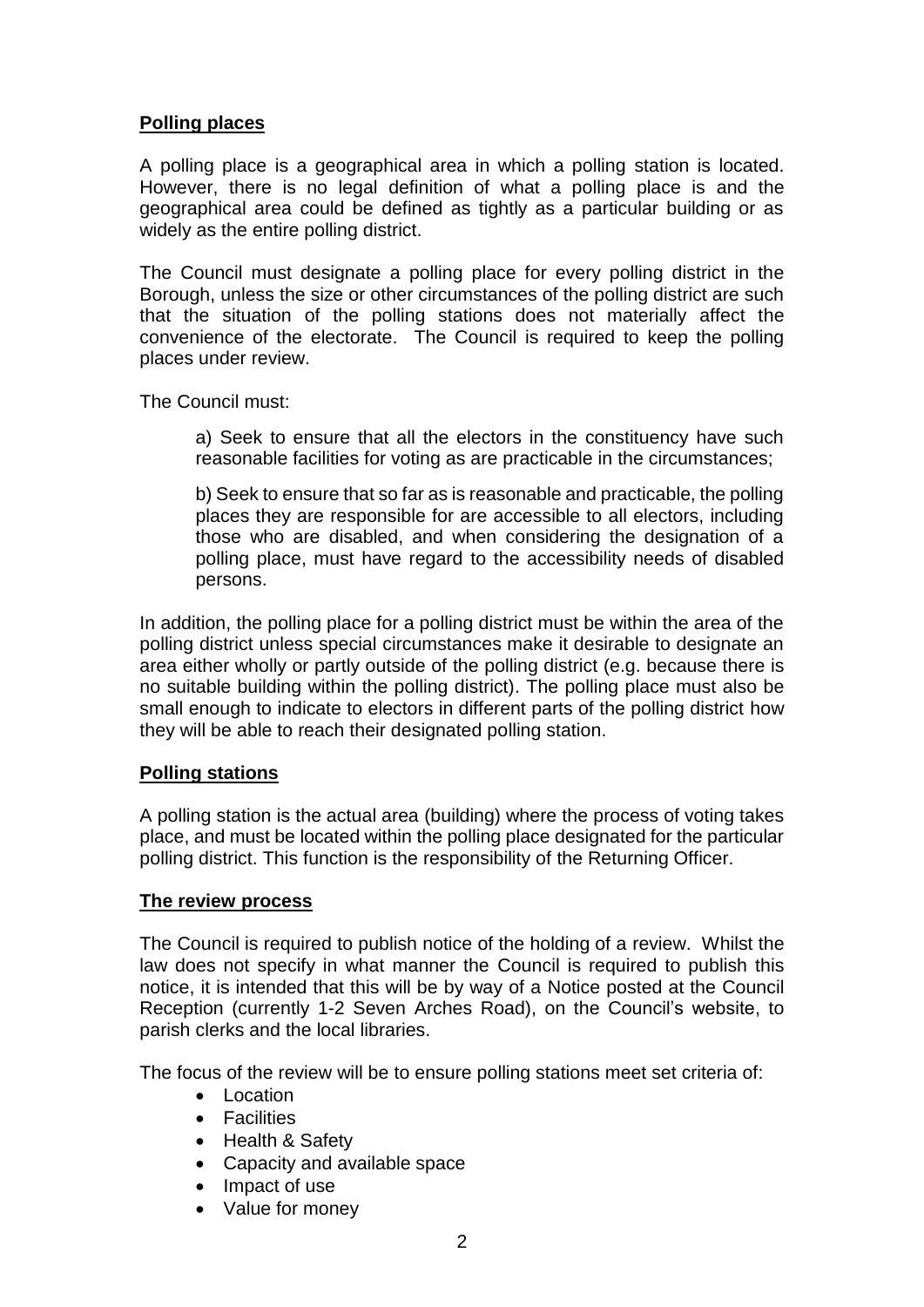Where existing polling stations do not meet these criteria, the review will aim to identify alternative locations.

# **The role of the Returning Officer**

The Council is required to consult the Returning Officer for every parliamentary constituency that is wholly or partly within its area.

The Returning Officer is required to make representations to the relevant Council, which must include information as to the location of polling stations (both existing and proposed) within polling places (both existing and proposed).

Within thirty calendar days of their receipt, the relevant Council is required to publish the Returning Officer's representations, as a minimum:

- At the relevant council's office:
- At least one other conspicuous place in the area; and
- On the relevant council's website.

#### **Other representations**

In reviewing polling districts and polling places, the Council is required to actively seek representations from such persons as it thinks have particular expertise in relation to:

- Access to premises; or
- Facilities for persons who have different forms of disability.

Such persons must be given the opportunity to make representations by inviting suggestions and reasons for the alternative polling places, and to comment on the representations made by the Returning Officer.

In addition, any elector in the constituency may make representations on the designation of polling places to the Council.

## **Completion of the review**

On completion of a review, the Council is required to give reasons for its decisions in respect of the designation of both polling districts and polling places.

In addition, the Council must publish:

- All correspondence sent to a Returning Officer in connection with the review, and all correspondence sent to any person whom the authority thinks has particular expertise in relation to access to premises or facilities for persons who have different forms of disability;
- All representations made by any person in connection with the review;